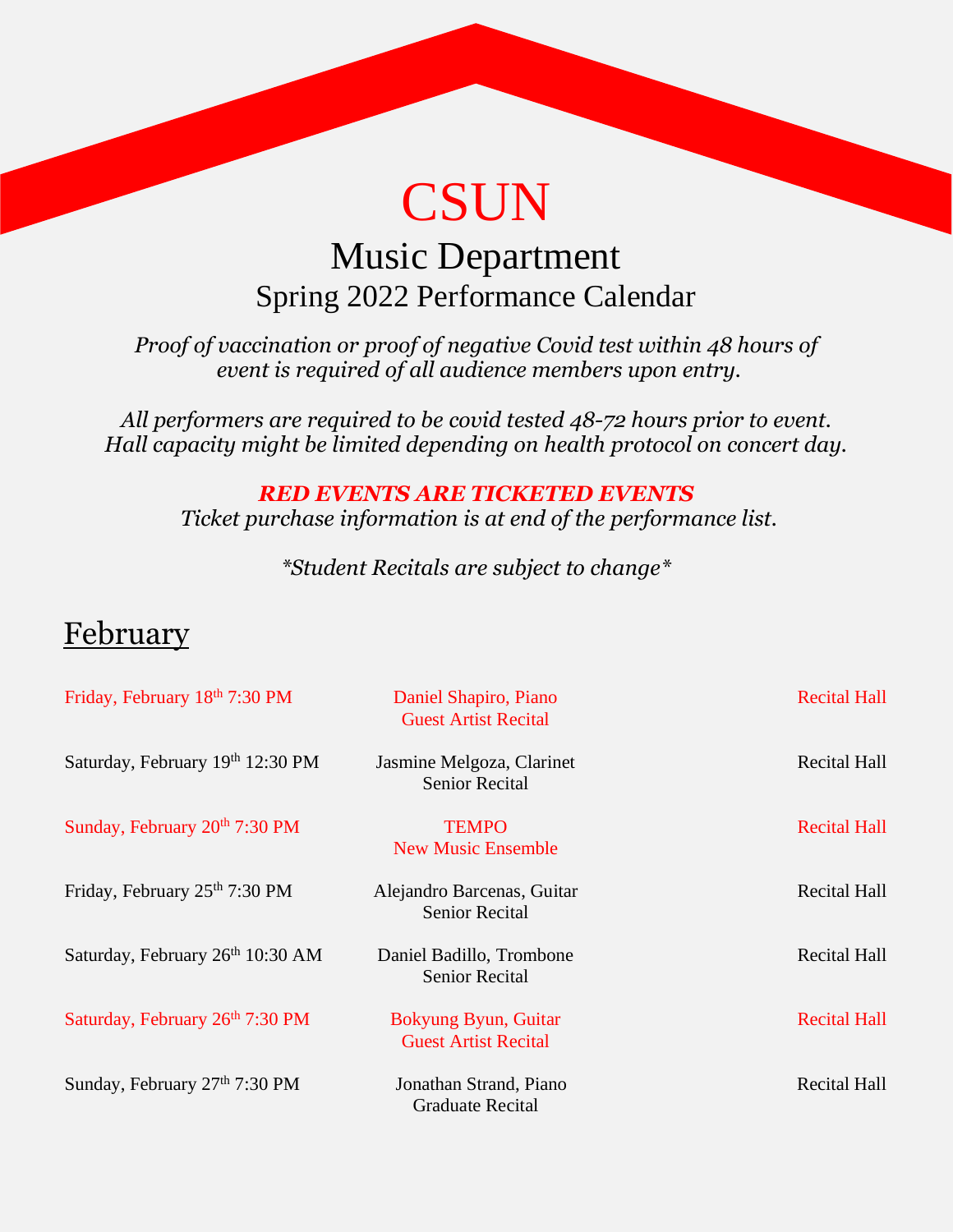# March

| Friday, March 4th 7:30 PM                | CSUN Wind Ensemble +<br><b>CSUN Wind Symphony</b>                                  | Soraya                   |
|------------------------------------------|------------------------------------------------------------------------------------|--------------------------|
| Saturday, March 5 <sup>th</sup> 12:30 PM | Alec Van Wagner, Tuba<br><b>Senior Recital</b>                                     | <b>Recital Hall</b>      |
| Sunday, March 6 <sup>th</sup> 2:00 PM    | <b>CSUN Youth Orchestra</b>                                                        | <b>Cypress Courtyard</b> |
| Tuesday, March 8th 7:30 PM               | <b>Northridge Singers</b>                                                          | Plaza del Sol            |
| Wednesday, March 9th 7:30 PM             | <b>CSUN Symphony Orchestra</b>                                                     | Soraya                   |
| Friday, March 11 <sup>th</sup> 7:30 PM   | Laura Grantier, Clarinet<br><b>Guest Artist Recital</b>                            | <b>Recital Hall</b>      |
| Saturday, March 12th 10:30 AM            | Issac Elguea, Percussion<br><b>Senior Recital</b>                                  | <b>Recital Hall</b>      |
| Saturday, March 12th 4:30 PM             | Martin Avila, Tuba<br><b>Senior Recital</b>                                        | <b>Recital Hall</b>      |
| Saturday, March 12th 7:30 PM             | Cameron Hartich, Oboe<br><b>Senior Recital</b>                                     | <b>Recital Hall</b>      |
| Sunday March 13th 10:30 AM               | Adrian Hawthorne, Trombone<br><b>Senior Recital</b>                                | <b>Recital Hall</b>      |
| Sunday March 13th 3:00 PM                | Julia Heinen, Clarinet<br>Francoise Regnat, Piano<br><b>Faculty Artist Recital</b> | <b>Recital Hall</b>      |
| Sunday, March 13th 7:30 PM               | Jordan Friedman, Trombone<br>Senior Recital                                        | <b>Recital Hall</b>      |
| Monday, March 14th 7:30 PM               | Alexander Korbin, Piano<br><b>Guest Artist Recital</b>                             | <b>Recital Hall</b>      |
| Tuesday, March 15th 7:30 PM              | <b>CSUN Jazz A+B Bands</b>                                                         | Plaza del Sol            |
| Thursday, March 17th 7:30 PM             | Matt Latta, Media Comp<br><b>Senior Recital</b>                                    | <b>Recital Hall</b>      |
| Saturday, March 19th 4:30 PM             | Jose Salgado Partida, Guitar<br><b>Senior Recital</b>                              | <b>Recital Hall</b>      |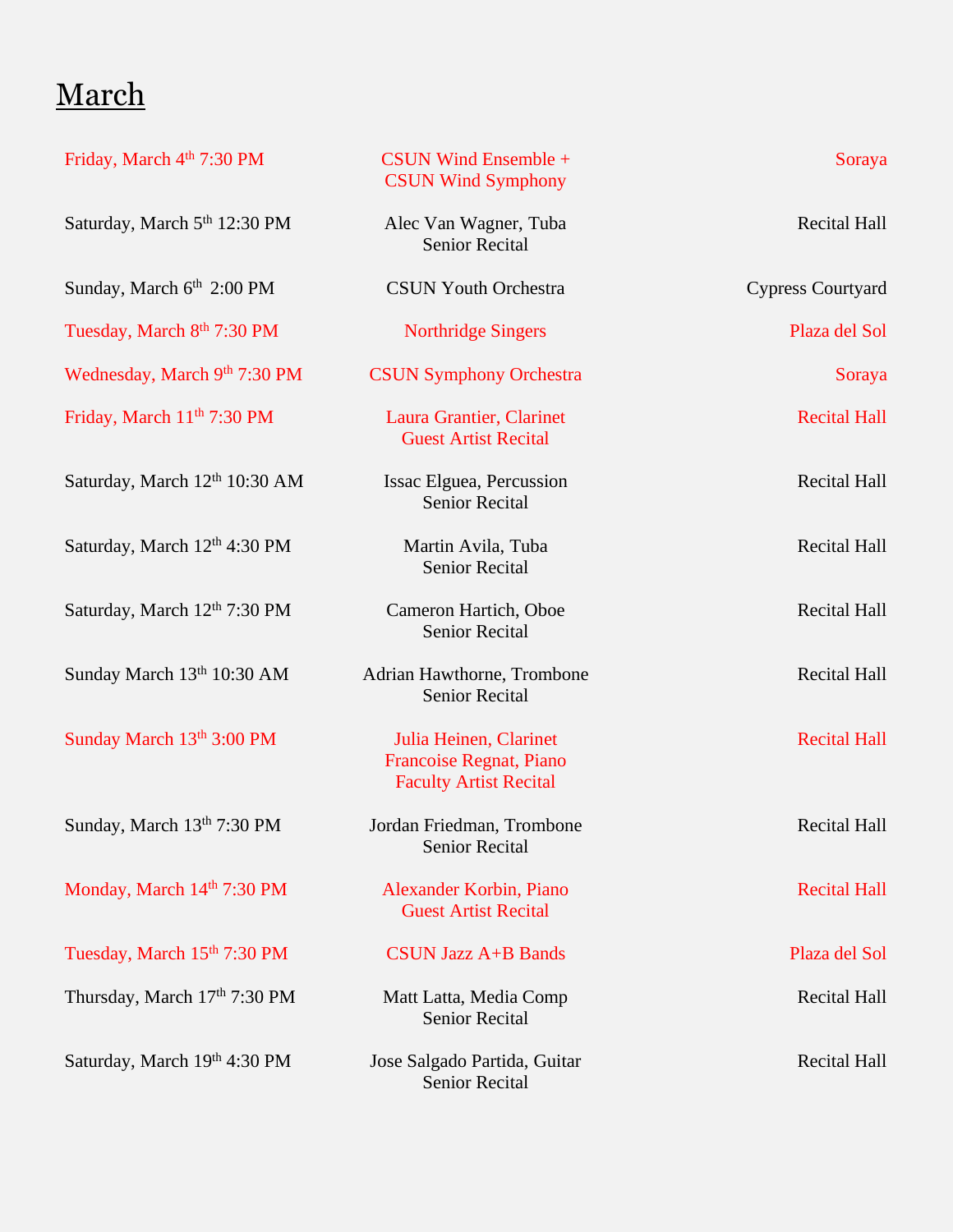| Saturday, March 19th 7:30 PM              | Steven Griggs, Jazz Saxophone<br><b>Senior Recital</b>   | <b>Recital Hall</b> |
|-------------------------------------------|----------------------------------------------------------|---------------------|
| Sunday, March 20 <sup>th</sup> 4:30 PM    | Lisa Polack, Collab Piano<br><b>Graduate Recital</b>     | <b>Recital Hall</b> |
|                                           | <b>MARCH 21-27</b><br><b>SPRING BREAK</b>                |                     |
| Monday, March 28 <sup>th</sup> 4:30 PM    | Jermaine Paul, Jazz String Bass<br><b>Senior Recital</b> | <b>Recital Hall</b> |
| Monday, March 28th 7:30 PM                | Nshan Mkrtchyan, Guitar<br><b>Graduate Recital</b>       | <b>Recital Hall</b> |
| Tuesday, March 29th 4:30 PM               | Brady Young, Jazz String Bass<br><b>Senior Recital</b>   | <b>Recital Hall</b> |
| Tuesday, March 29th 7:30 PM               | Aeron Prices, Jazz Percussion<br><b>Senior Recital</b>   | <b>Recital Hall</b> |
| Wednesday, March 30 <sup>th</sup> 4:30 PM | Dongmin Byeon, Voice<br><b>Graduate Recital</b>          | <b>Recital Hall</b> |
| Wednesday, March 30 <sup>th</sup> 7:30 PM | Reed Galloway, Media Comp<br><b>Senior Recital</b>       | <b>Recital Hall</b> |
|                                           |                                                          |                     |
| Friday, April 1 <sup>st</sup> 4:30 PM     | Keith Pepper, French Horn<br><b>Graduate Recital</b>     | <b>Recital Hall</b> |
| Friday, April 1 <sup>st</sup> 7:30 PM     | Melissa Ooi, Piano<br><b>Senior Recital</b>              | <b>Recital Hall</b> |
| Friday, April $1st$ 7:30                  | Saxophone Studio Recital                                 | Nordhoff 107        |
| Saturday, April 2 <sup>nd</sup> 4:30 PM   | Adolfo Jimenez, Euphonium<br><b>Senior Recital</b>       | <b>Recital Hall</b> |
| Saturday, April 2 <sup>nd</sup> 7:30 PM   | Jonathan Rodriguez, Flute<br><b>Senior Recital</b>       | <b>Recital Hall</b> |
| Thursday, April 7 <sup>th</sup> 7:30 PM   | <b>Spring Opera</b>                                      | <b>Recital Hall</b> |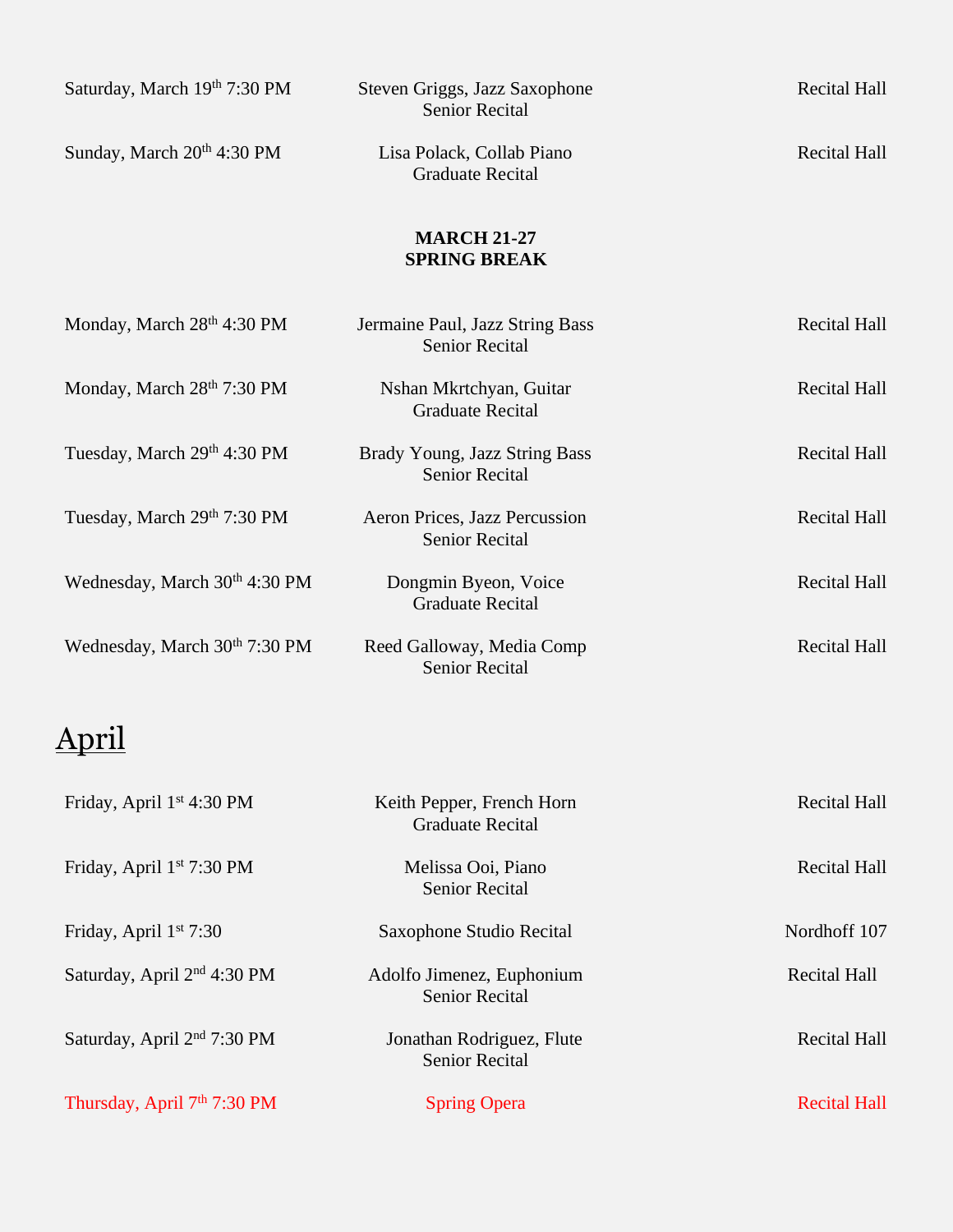| Friday, April 8 <sup>th</sup> 7:30 PM  | <b>Spring Opera</b>                                    | <b>Recital Hall</b> |
|----------------------------------------|--------------------------------------------------------|---------------------|
| Saturday, April 9th 7:30 PM            | <b>Spring Opera</b>                                    | <b>Recital Hall</b> |
| Sunday, April 10th 2:00 PM             | <b>Spring Opera</b>                                    | <b>Recital Hall</b> |
| Monday, April 11 <sup>th</sup> 7:30 PM | Jazz Combos                                            | <b>Recital Hall</b> |
| Tuesday, April 12th 7:30 PM            | <b>Vocal Jazz Ensemble</b>                             | <b>Recital Hall</b> |
| Wednesday, April 13th 7:30 PM          | Mariachi Ensemble                                      | <b>Recital Hall</b> |
| Thursday, April 14th 7:30 PM           | Jazz Combos                                            | <b>Recital Hall</b> |
| Friday, April 15th 4:30 PM             | Emily Gregg, Saxophone<br><b>Senior Recital</b>        | <b>Recital Hall</b> |
| Friday, April 15th 7:30 PM             | Reynaldo Martinez, Media Comp<br><b>Senior Recital</b> | <b>Recital Hall</b> |
| Saturday, April 16th 10:30 AM          | Alexander Hofhine, Clarinet<br><b>Senior Recital</b>   | <b>Recital Hall</b> |
| Saturday, April 16th 12:30 PM          | Victor Castaneda, Trumpet<br><b>Senior Recital</b>     | <b>Recital Hall</b> |
| Saturday, April 16th 2:30 PM           | Jonathan Engstrom, Voice<br>Senior Recital             | <b>Recital Hall</b> |
| Saturday, April 16th 4:30 PM           | Ethan Orlanes, String Bass<br><b>Senior Recital</b>    | Recital Hall        |
| Saturday, April 16th 7:30 PM           | Carlos Gonzalez, Trumpet<br><b>Senior Recital</b>      | Recital Hall        |
| Sunday, April 17th 10:30 AM            | Janet Shaw, Oboe<br><b>Senior Recital</b>              | <b>Recital Hall</b> |
| Sunday, April $17th$ 7:30              | Cassidy Tombs, Voice<br><b>Senior Recital</b>          | <b>Recital Hall</b> |
| Monday, April 18th 7:30 PM             | Jazz Combos                                            | <b>Recital Hall</b> |
| Tuesday, April 19th 4:30 PM            | Brandon Douglas, Trumpet<br><b>Senior Recital</b>      | <b>Recital Hall</b> |
| Tuesday, April 19th 7:30 PM            | Ryan Buchanan, Jazz Trumpet<br>Senior Recital          | <b>Recital Hall</b> |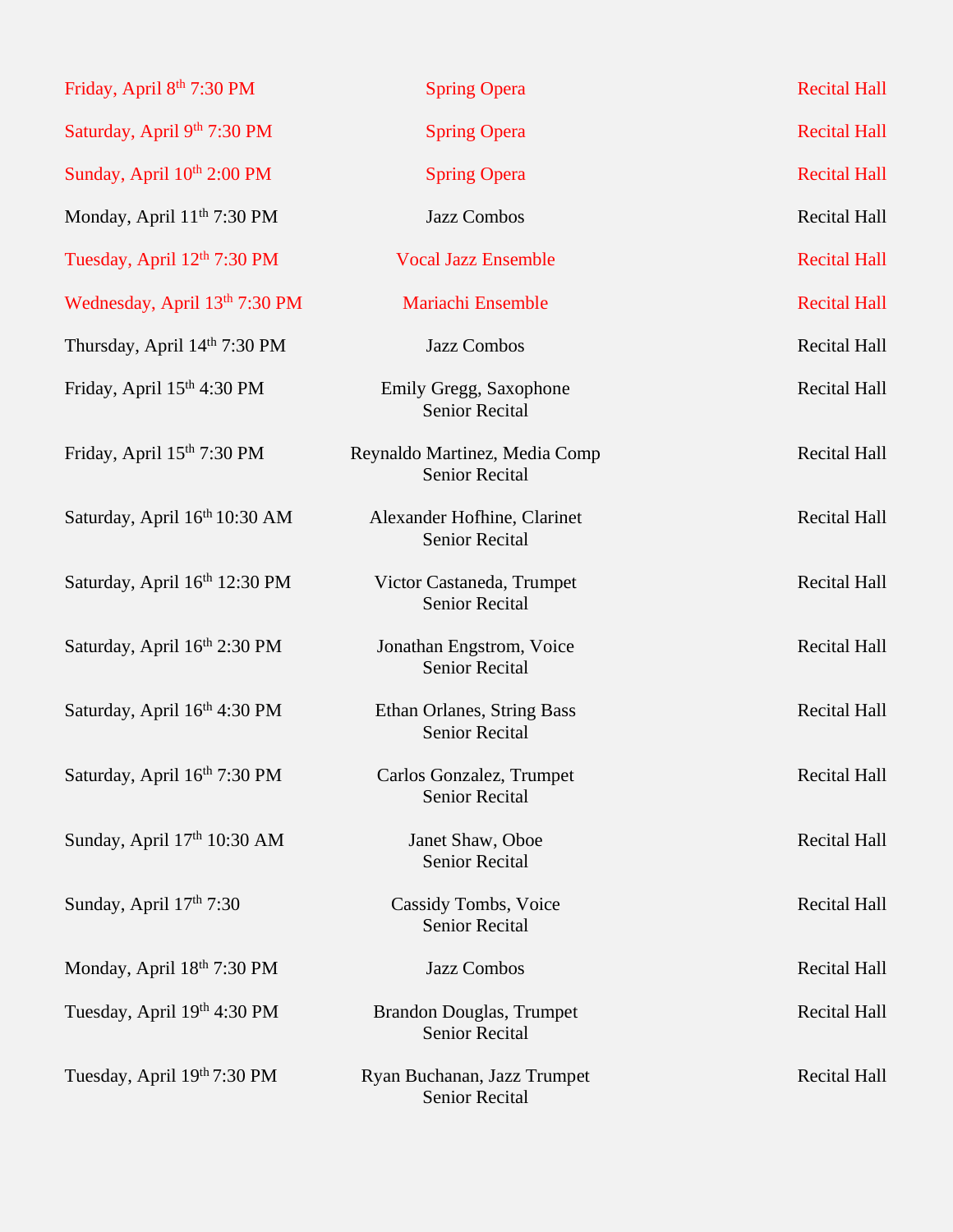| Wednesday, April 20 <sup>th</sup> 4:30 PM | Taylor Blake, Jazz Saxophone<br><b>Senior Recital</b>  | <b>Recital Hall</b> |
|-------------------------------------------|--------------------------------------------------------|---------------------|
| Wednesday, April 20 <sup>th</sup> 7:30 PM | <b>CSUN Wind Symphony</b>                              | Plaza del Sol       |
| Thursday, April 21st 7:30 PM              | Jazz Combos                                            | <b>Recital Hall</b> |
| Friday, April 22 <sup>nd</sup> 4:30 PM    | Ruisi Gong, Violin                                     | <b>Recital Hall</b> |
| Friday, April 22 <sup>nd</sup> 7:30 PM    | Calvin Chiang, Jazz Guitar<br><b>Senior Recital</b>    | <b>Recital Hall</b> |
| Saturday, April 23rd 10:30 AM             | Briana Martinez, Voice<br><b>Senior Recital</b>        | <b>Recital Hall</b> |
| Saturday, April 23rd 12:30 PM             | Horacio Flores, Trumpet<br>Senior Recital              | <b>Recital Hall</b> |
| Saturday, April 23rd 4:30 PM              | Xiaoqin Zhao, Voice<br><b>Senior Recital</b>           | <b>Recital Hall</b> |
| Saturday, April 23rd 7:30 PM              | Roman Hernandez, Saxophone<br><b>Senior Recital</b>    | <b>Recital Hall</b> |
| Sunday, April 24th 10:30 AM               | Larry Coronel, Bassoon<br><b>Senior Recital</b>        | <b>Recital Hall</b> |
| Sunday, April 24th 3:00 PM                | <b>Chamber Music I</b>                                 | <b>Recital Hall</b> |
| Sunday, April 24th 7:30 PM                | Abiah Padua, Oboe<br>Senior Recital                    | <b>Recital Hall</b> |
| Monday, April 25th 7:30 PM                | <b>Chamber Music II</b>                                | <b>Recital Hall</b> |
| Tuesday, April 26th 12:00 PM              | <b>Chamber Music III</b>                               | <b>Recital Hall</b> |
| Tuesday, April 26th 4:30 PM               | Julian Littlehale, Jazz Drums<br><b>Senior Recital</b> | <b>Recital Hall</b> |
| Tuesday, April 26th 7:30 PM               | Kosta Kutay, Jazz Saxophone<br>Senior Recital          | <b>Recital Hall</b> |
| Wednesday, April 27th 4:30 PM             | Ian Foster, Voice<br><b>Senior Recital</b>             | <b>Recital Hall</b> |
| Wednesday, April 27th 7:30 PM             | Jonathan Osterloh, Jazz Trombone<br>Senior Recital     | <b>Recital Hall</b> |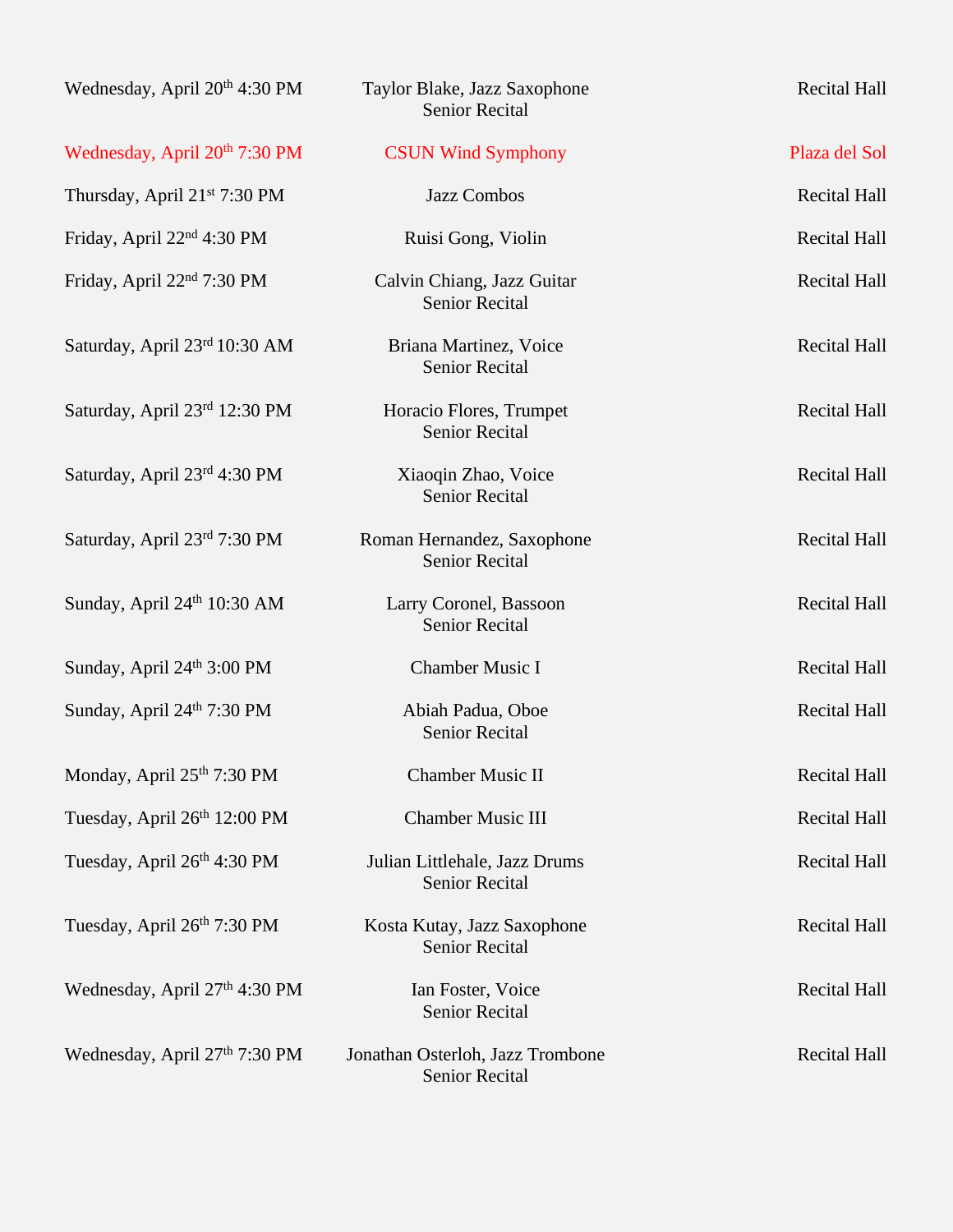| Thursday, April 28 <sup>th</sup> 4:30 PM  | Katie Hampton, Voice<br><b>Graduate Recital</b>      | <b>Recital Hall</b> |
|-------------------------------------------|------------------------------------------------------|---------------------|
| Thursday, April 28th 7:30 PM              | <b>CSUN Wind Ensemble</b>                            | Plaza del Sol       |
| Friday, April 29th 4:30 PM                | Gil Yousem, Voice<br><b>Senior Recital</b>           | <b>Recital Hall</b> |
| Friday, April 29th 7:30 PM                | Gianella Solorio, Saxophone<br><b>Senior Recital</b> | <b>Recital Hall</b> |
| Saturday, April 30th 10:30 PM             | Emilio Pozo, Flute<br><b>Senior Recital</b>          | <b>Recital Hall</b> |
| Saturday, April 30 <sup>th</sup> 12:30 PM | Emily Martin, Voice<br><b>Senior Recital</b>         | <b>Recital Hall</b> |
| Saturday, April $30th 4:30$ PM            | Amanda Ballinger, Voice<br><b>Senior Recital</b>     | <b>Recital Hall</b> |
| Saturday, April 30th 7:30 PM              | <b>University Chorus</b>                             | Plaza del Sol       |

# May

| Sunday, May $1st 10:30 AM$          | Carmen Ontiveros, Trumpet<br><b>Senior Recital</b>                | <b>Recital Hall</b> |
|-------------------------------------|-------------------------------------------------------------------|---------------------|
| Sunday, May $1st 12:30 PM$          | Taraneh Pourmoradian, Trumpet<br><b>Senior Recital</b>            | <b>Recital Hall</b> |
| Sunday, May $1st 2:00 PM$           | <b>CSUN Youth Orchestras</b><br>50 <sup>th</sup> Anniversary Gala | Soraya              |
| Sunday, May $1st 4:30 PM$           | Brandon Villon, French Horn<br><b>Senior Recital</b>              | <b>Recital Hall</b> |
| Sunday, May $1st$ 7:30 PM           | Kellen Romano, Media Comp<br><b>Senior Recital</b>                | <b>Recital Hall</b> |
| Monday, May $2nd 4:30 PM$           | Abtin Farrokh, Violin<br><b>Senior Recital</b>                    | <b>Recital Hall</b> |
| Monday, May 2 <sup>nd</sup> 7:30 PM | Erika Salas, Violin<br><b>Graduate Recital</b>                    | <b>Recital Hall</b> |
| Tuesday, May $3^{rd}$ 4:30 PM       | Joe Ceflau, Media Comp<br><b>Senior Recital</b>                   | <b>Recital Hall</b> |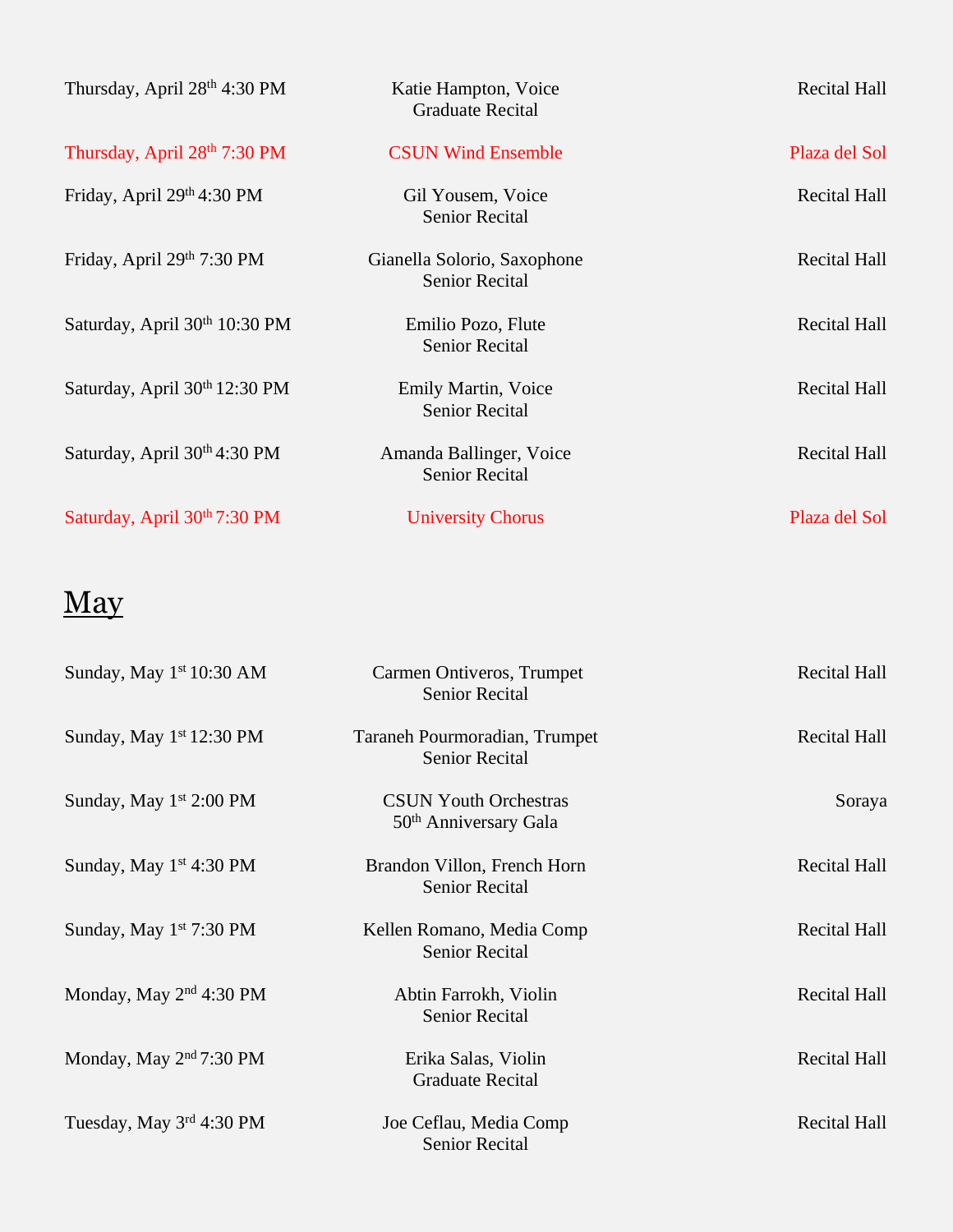| Tuesday, May 3 <sup>rd</sup> 7:30 PM   | Alex Zuniga, Jazz Drums<br><b>Senior Recital</b>          | <b>Recital Hall</b>      |
|----------------------------------------|-----------------------------------------------------------|--------------------------|
| Wednesday, May 4 <sup>th</sup> 4:30 PM | Jingwen Yuan, Piano<br><b>Graduate Recital</b>            | <b>Recital Hall</b>      |
| Wednesday, May 4 <sup>th</sup> 7:30 PM | Jonathan Fong, Media Comp<br><b>Senior Recital</b>        | <b>Recital Hall</b>      |
| Thursday, May 5 <sup>th</sup> 4:30 PM  | Tara Chase, Bassoon<br><b>Senior Recital</b>              | <b>Recital Hall</b>      |
| Thursday, May 5 <sup>th</sup> 7:30 PM  | <b>CSUN Jazz A+B Bands</b>                                | Plaza del Sol            |
| Thursday, May 5 <sup>th</sup> 7:30 PM  | Kathryn Pratt, Voice<br><b>Senior Recital</b>             | <b>Recital Hall</b>      |
| Friday, May 6th 4:30 PM                | Ying Wang, Collaborative Piano<br><b>Graduate Recital</b> | <b>Recital Hall</b>      |
| Friday, May 6th 7:30 PM                | <b>Studio Ensemble</b>                                    | Plaza del Sol            |
| Saturday, May 7 <sup>th</sup> 10:30 AM | Jose Ochoa, Trumpet<br><b>Senior Recital</b>              | <b>Recital Hall</b>      |
| Saturday, May 7 <sup>th</sup> 12:30 PM | Melody Gonzalez, Voice<br><b>Senior Recital</b>           | <b>Recital Hall</b>      |
| Saturday May 7 <sup>th</sup> 2:30 PM   | <b>Steel Drum Ensemble</b>                                | <b>Cypress Courtyard</b> |
| Saturday, May 7 <sup>th</sup> 4:30 PM  | Hanbyeol Park, Collab. Piano<br><b>Graduate Recital</b>   | <b>Recital Hall</b>      |
| Saturday, May 7th 7:30 PM              | <b>Northridge Singers</b>                                 | Plaza del Sol            |
| Sunday, May 8 <sup>th</sup> 10:30 AM   | Ashly Gutierrez, Trumpet<br><b>Senior Recital</b>         | <b>Recital Hall</b>      |
| Sunday, May 8 <sup>th</sup> 3:00 PM    | <b>CSUN Honors String Quartet</b>                         | <b>Recital Hall</b>      |
| Sunday, May 8 <sup>th</sup> 7:30 PM    | Pedram Pourghazi, Violin<br><b>Graduate Recital</b>       | <b>Recital Hall</b>      |
| Monday, May 9th 4:30 PM                | Liana Rodriguez, Voice<br><b>Senior Recital</b>           | <b>Recital Hall</b>      |
| Monday, May 9th 7:30 PM                | Ethan Blackburn, Composition<br><b>Senior Recital</b>     | <b>Recital Hall</b>      |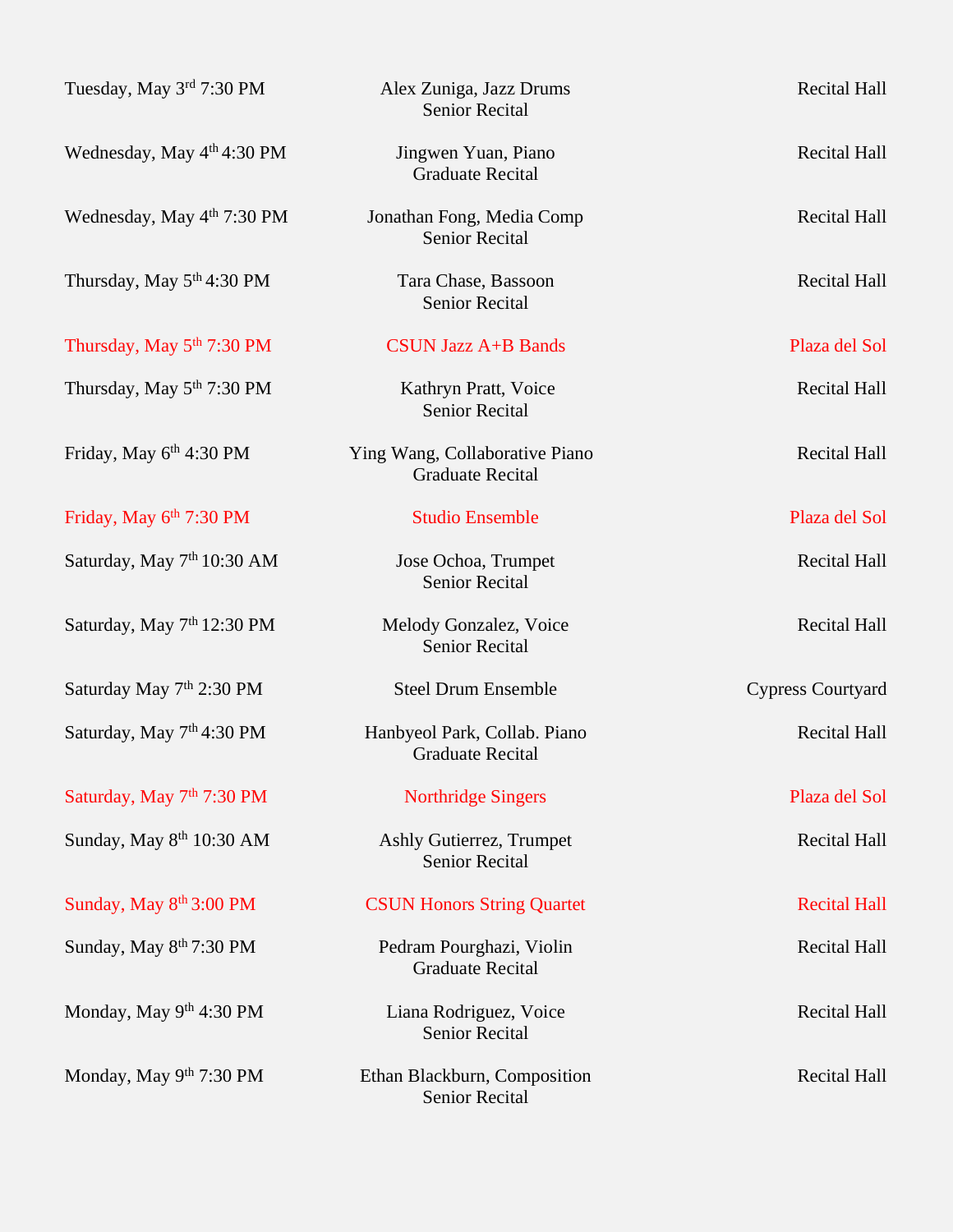| Tuesday, May $10^{th}$ 4:30 PM          | Sahand Zare, Violin<br><b>Senior Recital</b>        | <b>Recital Hall</b> |
|-----------------------------------------|-----------------------------------------------------|---------------------|
| Tuesday, May $10^{th}$ 7:30 PM          | Margaret Evans, Media Comp<br><b>Senior Recital</b> | <b>Recital Hall</b> |
| Wednesday, May 11 <sup>th</sup> 4:30 PM | Edwin Mamo, Piano<br><b>Senior Recital</b>          | <b>Recital Hall</b> |
| Wednesday, May $11th$ 7:30 PM           | <b>CSUN Symphony Orchestra</b>                      | Plaza del Sol       |
| Thursday, May $12th$ 4:30 PM            | Daniel Zarate, Guitar<br><b>Senior Recital</b>      | <b>Recital Hall</b> |
| Thursday, May $12th$ 7:30 PM            | Simiao Xiao, Viola<br><b>Graduate Recital</b>       | <b>Recital Hall</b> |
| Friday, May $13th 4:30 PM$              | Sarah Seltzer, Violin<br><b>Senior Recital</b>      | <b>Recital Hall</b> |
| Friday, May $13th$ 7:30 PM              | Holly Palmer, Voice<br><b>Graduate Recital</b>      | <b>Recital Hall</b> |
| Saturday, May 14th 7:30 PM              | <b>Discovery Players</b><br><b>Guitar Chamber</b>   | <b>Recital Hall</b> |

**Chamber Fest 2022**

Cypress Recital Hall

#### **Monday, May 23rd**

2 PM Master Class with Martin Chalifour, Concertmaster, LA Philharmonic 6 PM Pre-Concert Performance by Joyce and David 7:30 PM Chamber Concert

> **Tuesday, May 24th** 2 PM Master Class, Bernaded Blaha, USC 7:30 PM Chamber Concert

> > **Wednesday, May 25th** 7:30 PM Chamber Concert

**Thursday, May 26th** 7:30 PM Chamber Concert